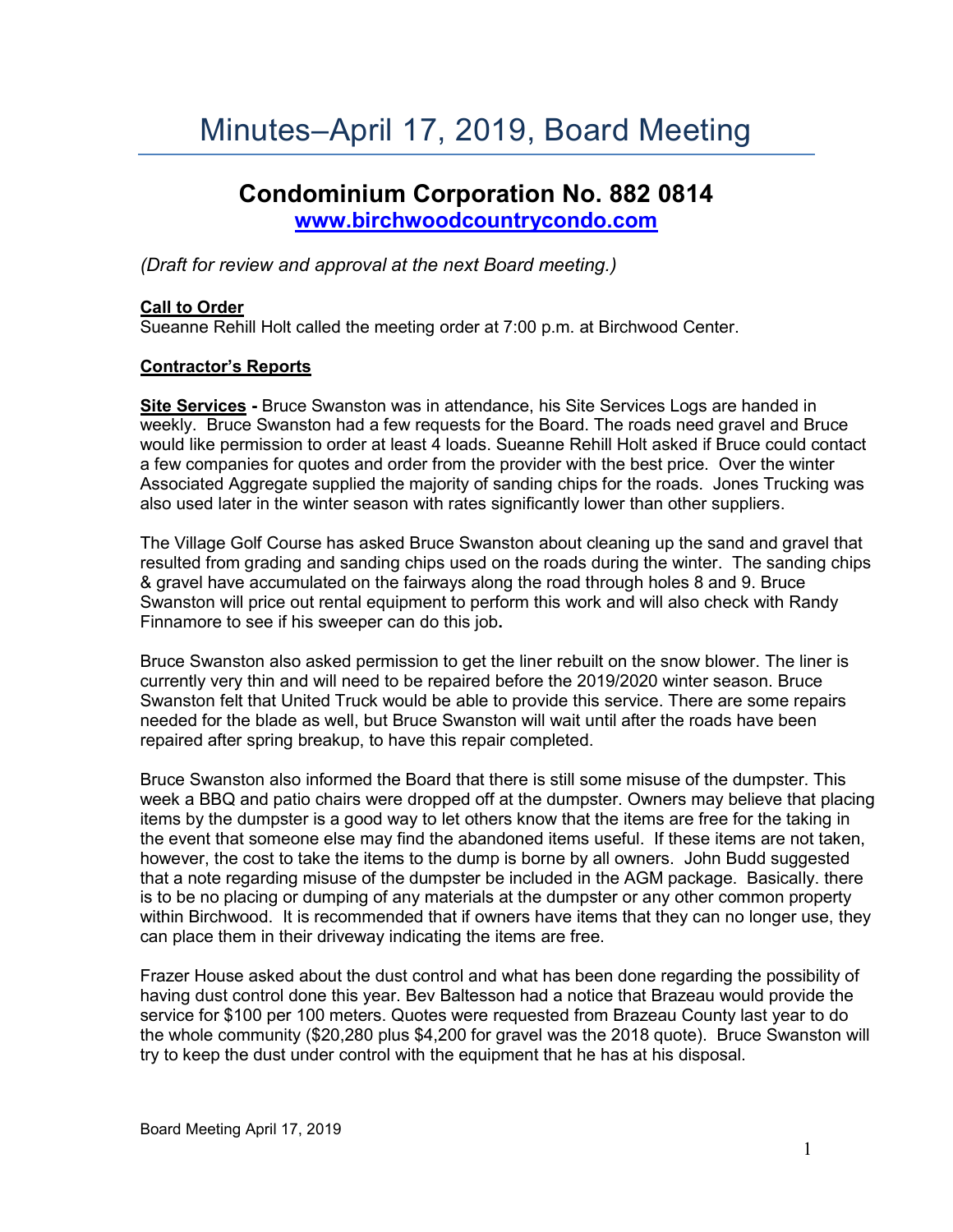# **Water Report**

Rod Yakubow was not able to attend the meeting as he was tending to a frozen water line in the community.

Rod Yakubow submitted a 10-year Membership Award that he received from the Alberta Water and Wastewater Operators Association.

Jan Wells reported on behalf of Rod Yakubow that all weekly reports are now being submitted electronically and he is currently saving them to a flash drive. Jan Wells asked the members of the Board if it is necessary to print these reports for filing. After some discussion it was decided that the reports will be saved on the Board's computer, with flash drive backup; with copies printed as needed.

Frazer House reported there was a leak discovered on the Willow Ridge water tank up near the top level and it was patched up successfully. Rod Yakubow will keep an eye on it going forward.

March water usage was as follows: Aspen – 24,726 gallons, Cedar Glen – 11,155 gallons, and Willow Ridge – 66,568 gallons for a total of 102,449 gallons with 8.5 gallons of chlorine.

#### **Roll Call of Members**

Attending: Sueanne Rehill Holt; Jan Wells; Lana Southorn; Bev Baltesson; Frazer House; John Budd, Joan Allen and, Crystal Heck, (Accountant/Recording Secretary).

# **Approval of the October 3, 2018 Minutes**

Minutes of the October 3, 2018 meeting minutes were previously circulated. Jan Wells moved that the minutes be accepted; Frazer House seconded the motion, carried.

# **Financial Report**

Crystal Heck handed out copies of the July 2018 – February 2019 financial reports for the Boards review. The reports included the information supplied from the auditor's year end entries. Bev Baltesson provided a breakdown of costs to the Board showing what to date the costs have been. Joan Allen asked Crystal Heck to also include in the statements the monthly and YTD amounts for the Kubota payment and the reserve transfer. Crystal Heck will update the forms and include this in information going forward. Frazer House asked for more clarification of the ground maintenance budget and expenses. Bev and or Crystal will provide Frazer with more details, if he needs them.

Bev Baltesson reported that we currently are in pretty good shape with receivables. There are only two owners that are close to receiving the foreclosure paperwork regarding outstanding fees. The information on these lots for legal action will be sent to the lawyers first week of May if condo fees are not received.

Bev Baltesson stated that we have not yet received any invoices from Minnow Engineering regarding the water upgrades.

Bev Baltesson also discussed an invoice received from the lawyer for the work done on the Xplornet contract, Minnow Engineering contract and a letter received from an owner accusing the current Board, past Boards and contractors of the corporation of acting in contravention of the Alberta Condo Property Act. The Board was also accused of 'continually breaking the law', 'obstruction of justice' and was threatened with legal action. Xplornet will be providing reimbursement for their portion of the lawyer fees. Bev Baltesson suggested that we should attempt to recover the lawyer fees paid for the Minnow Engineering contract as well.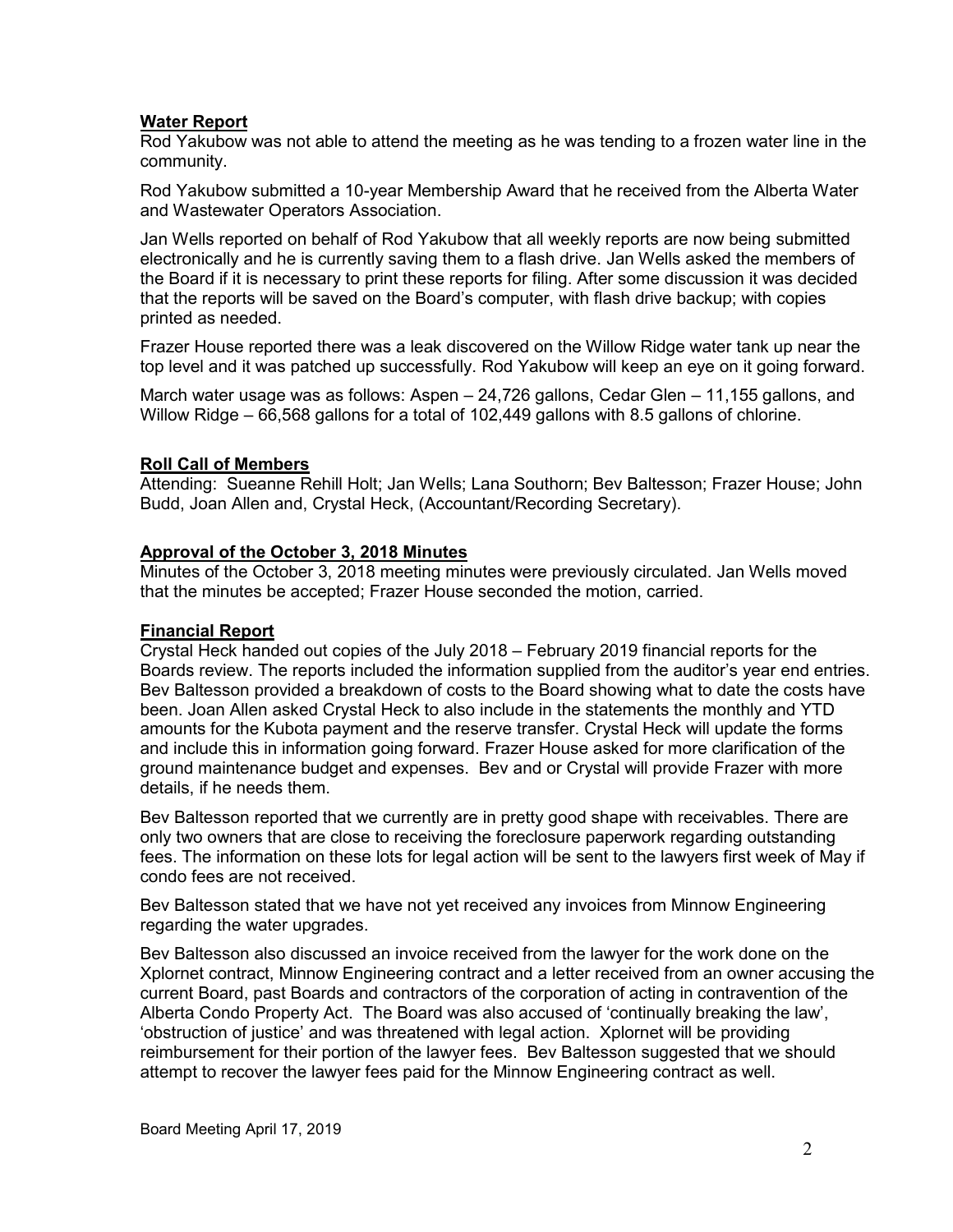#### **Site Services**

Frazer House has completed his first drive around the complex and there are numerous yards that are either still in disarray or are new to his list. He will be sending out more notices to the owners with yards that require cleanup. The Board thanked Frazer House for doing a great job last year and the Board will support him again in his endeavors this year.

Frazer House asked about the policy of the Board regarding the possibility of offering to help owners remove items that are causing an eyesore in the community. There was some discussion about offering to help owners.

Frazer House talked about the development permit received from Lot 125 – he suggested that most of the items have been completed that are listed on the permit except for the fence construction. Frazer House will work with the owner and Brazeau County regarding this application. He will also reach out to other Board members if assistance is required.

Frazer House brought forward an email that was received from Lot 173. Recently trees were removed from the property without prior notification to the Board and the owner has asked for two trees be removed from common property west of their lot. Included in the email was a quote to have these two trees cut down and removed. Frazer House will ask for assistance from Randy Finnamore, Bruce Swanston, and John Budd. He will also contact the county for recommendation as these trees are near the slope to the creek.

# **Secretarial**

Lana Southorn has nothing to report.

# **Brazeau County Liaison**

Jan Wells brought forward the Brazeau County Road Use and Maintenance Agreements for the south emergency road access for signature. The agreements were signed by The Board and copies filed at the Center.

# **Old Business**

- Xplornet Contract has been updated for the new tower construction. The contract has been signed and a copy filed at the Center.
- Electrical Boxes installation the need for replacement electrical boxes will be reviewed by the Board at the upcoming Budget meeting.
- Contract Review Committee contracts currently have not been reviewed and will be scheduled to take place after the 2019 AGM meeting. The need for annual performance reviews was discussed, and this will also take place after the 2019 AGM.
- CC Valve & Water Hydrant Locations Project was started in late summer 2018 and was stopped due to early snowfall. Project is currently on going.
- Water upgrade and mail out Sueanne Rehill Holt is currently in contact with a representative with the Government of Alberta regarding the possibility of any grants available to us to assist us with the water upgrade. She is hoping to have a response as soon as possible.

#### **New Business**

• Sueanne Rehill Holt reminded the Board that there will be three board positions open at the upcoming AGM. Board members who have completed their terms are; Jan Wells, Bev